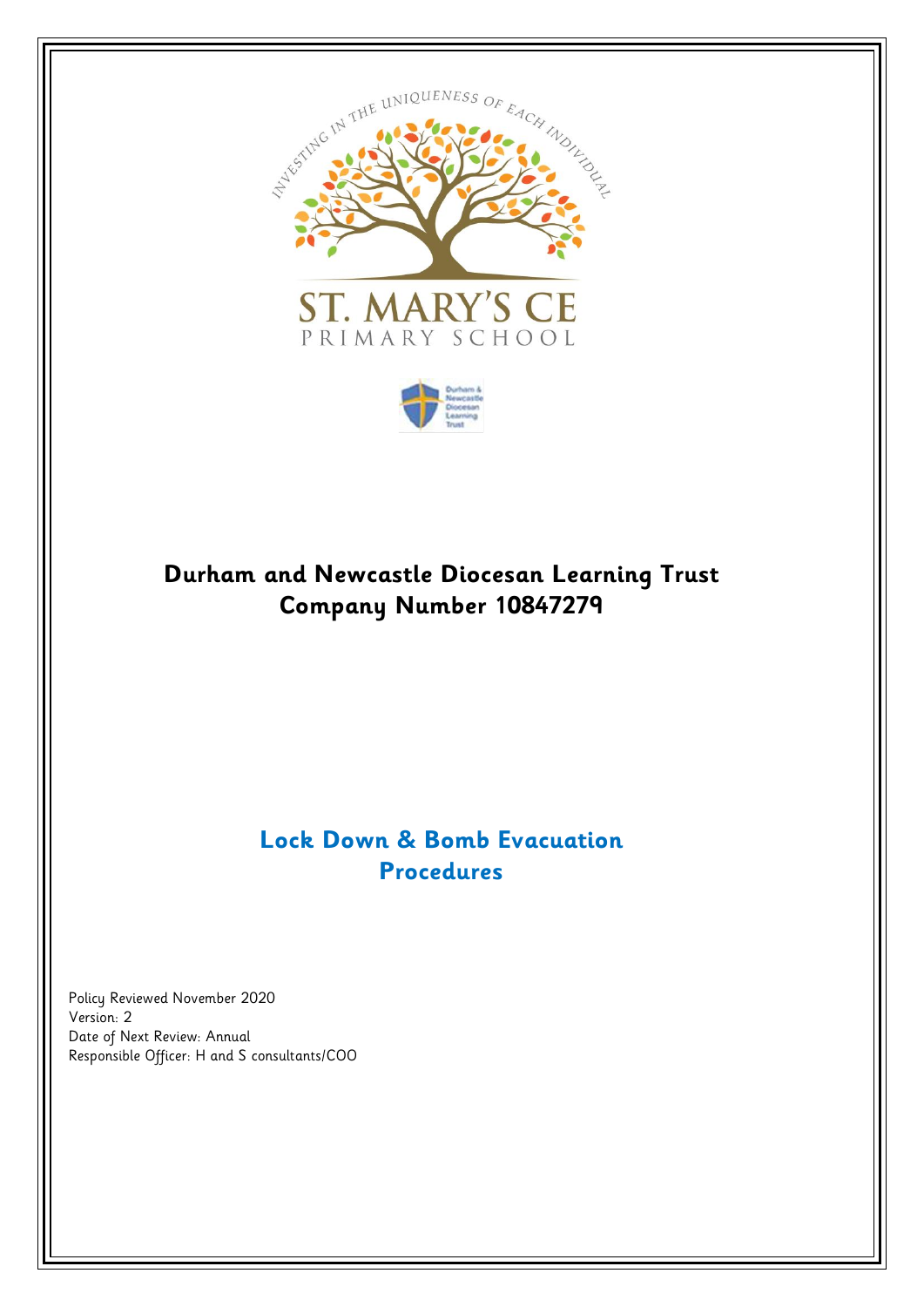## **Rationale**

Lockdown procedures should be seen as a sensible and proportionate response to any external or internal incident, which has the potential to pose a threat to the safety of staff, pupils and visitors in the school. Procedures should aim to minimise disruption to the learning environment whilst ensuring the safety of all. Although this document provides advance planning of what needs to be done to lockdown our school, we recognise that flexibility of these plans could save lives.

Lockdown procedures may be activated in response to any number of situations, these may be:

- A reported incident, disturbance in the local community (with the potential to pose a risk to those in the school).
- An intruder on the site (with the potential to pose a risk to those in the school).
- A warning being received regarding a local risk of air pollution (smoke plume, gas cloud etc).
- A major fire in the vicinity of the school.
- The close proximity of a dangerous dog roaming loose.

**Note:** Lock down & bomb evacuation drills will not be carried out during the pandemic whilst social distancing restrictions are in place.

## **The school's lockdown plan is as follows:**

| Signals                |                                                             |  |
|------------------------|-------------------------------------------------------------|--|
| Signal for lockdown    | Staff will be alerted to the activation of the plan through |  |
|                        | a recognisable signal in the alarm system-continuous        |  |
|                        | siren. (This is different to the signal for the fire alarm) |  |
| Signal for all - clear | The repeat of the above signal or communication through     |  |
|                        | designated adults or a member of the emergency services.    |  |

| Lockdown                                   |                                                                                                                                                                                                                                                                                                          |
|--------------------------------------------|----------------------------------------------------------------------------------------------------------------------------------------------------------------------------------------------------------------------------------------------------------------------------------------------------------|
| Initial response                           | <b>Action</b>                                                                                                                                                                                                                                                                                            |
| Ensure all pupils are in their classroom.  | Class teacher is responsible for pupils in their own<br>class.<br>The class teacher to secure internal door, shut all<br>windows and blinds.<br>The class teacher to encourage children to take cover<br>under a table and keep them calm.<br>If children are in the hall, they are to be taken to their |
| Ensure all pupils are inside the building. | classroom as quickly and safely as possible.<br>Class teacher to take the children to the nearest                                                                                                                                                                                                        |
|                                            | building and in to the nearest vacant classroom (if<br>their own classroom is close and vacant that should<br>be used).                                                                                                                                                                                  |
| If the risk is outside the building, lock  | Senior leadership and admin staff to make sure this                                                                                                                                                                                                                                                      |
| secure entrance points (e.g. doors,        | has happened.                                                                                                                                                                                                                                                                                            |
| windows) to prevent the intruder entering  |                                                                                                                                                                                                                                                                                                          |
| the building.                              |                                                                                                                                                                                                                                                                                                          |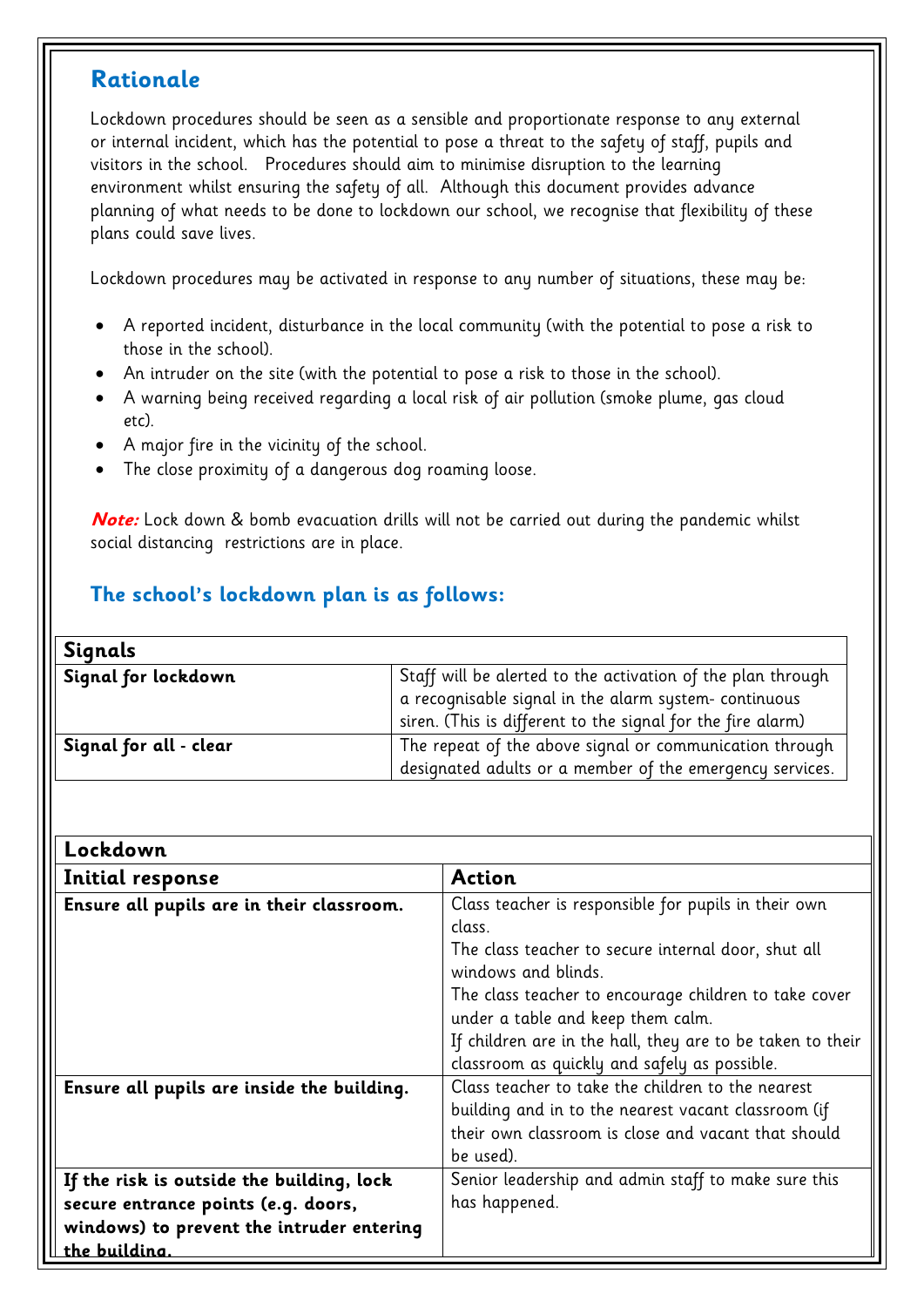| Call emergency services                      | Admin staff will establish communication with the         |  |  |
|----------------------------------------------|-----------------------------------------------------------|--|--|
|                                              | emergency services Admin staff will make sure that        |  |  |
|                                              | the Emergency Services have mobile numbers for the        |  |  |
|                                              | Senior leadership team.                                   |  |  |
| Seek best protection for children, staff and | Block access points                                       |  |  |
| visitors                                     | Encourage children and staff to sit under tables or       |  |  |
|                                              | behind a wall                                             |  |  |
|                                              | Keep out of sight                                         |  |  |
|                                              | Close blinds                                              |  |  |
|                                              | Turn off lights                                           |  |  |
|                                              | Stay away from windows and doors                          |  |  |
|                                              | Class teacher to take a head count of children in the     |  |  |
|                                              | room                                                      |  |  |
| If possible check for missing/injured        | Senior leadership team and admin staff.                   |  |  |
| pupils, staff and visitors                   | Class teacher to take a head count of children in the     |  |  |
|                                              | room.                                                     |  |  |
| Remain inside until an all clear has been    | The evacuation alarm will be the fire alarm however;      |  |  |
| given or unless the evacuation alarm is      | staff, pupils and visitors will follow the lead of either |  |  |
| sounded or you are told by emergency         | the emergency services or senior leadership team as to    |  |  |
| services.                                    | where to go.                                              |  |  |
| <b>Contact parents</b>                       | Admin will contact parents via text messaging as soon     |  |  |
|                                              | as practically possible. Parents must respect the         |  |  |
|                                              | advice from the emergency services and not try to         |  |  |
|                                              | intervene, if asked not to.                               |  |  |
|                                              |                                                           |  |  |

It is of vital importance that the school's lockdown procedures are familiar to all members of the school staff. To achieve this, an annual staff meeting is dedicated to the training of all staff in the lockdown procedures. Part of this training involves the principals of 'Stay Safe', **see Appendix A**

## **Procedures:**

## **Partial Lockdown**

Senior leadership team and admin staff will alert staff of a partial lockdown. This may be as a result of a reported incident / civil disturbance in the local community with the potential to pose a risk to staff, pupils and visitors in the school. It may also be as a result of a warning being received regarding the risk of air pollution, etc.

## **Immediate Action:**

- 1. Staff will be alerted by Senior leadership team or admin staff.
- 2. All outside activity to cease immediately, pupils and staff return to building. All staff and pupils remain in building and external doors and windows locked.
- 3. Movement may be permitted within the building dependent upon circumstances, but a member of staff must supervise this.
- 4. All situations are different, once all staff, pupils and visitors are safely inside, senior staff will conduct an on-going and dynamic risk assessment based on advice from the Emergency Services. This can then be communicated to staff, pupils and visitors.
- 5. Partial lockdown is a precautionary measure but puts the school in a state of readiness (whilst retaining a degree of normality) should the situation escalate.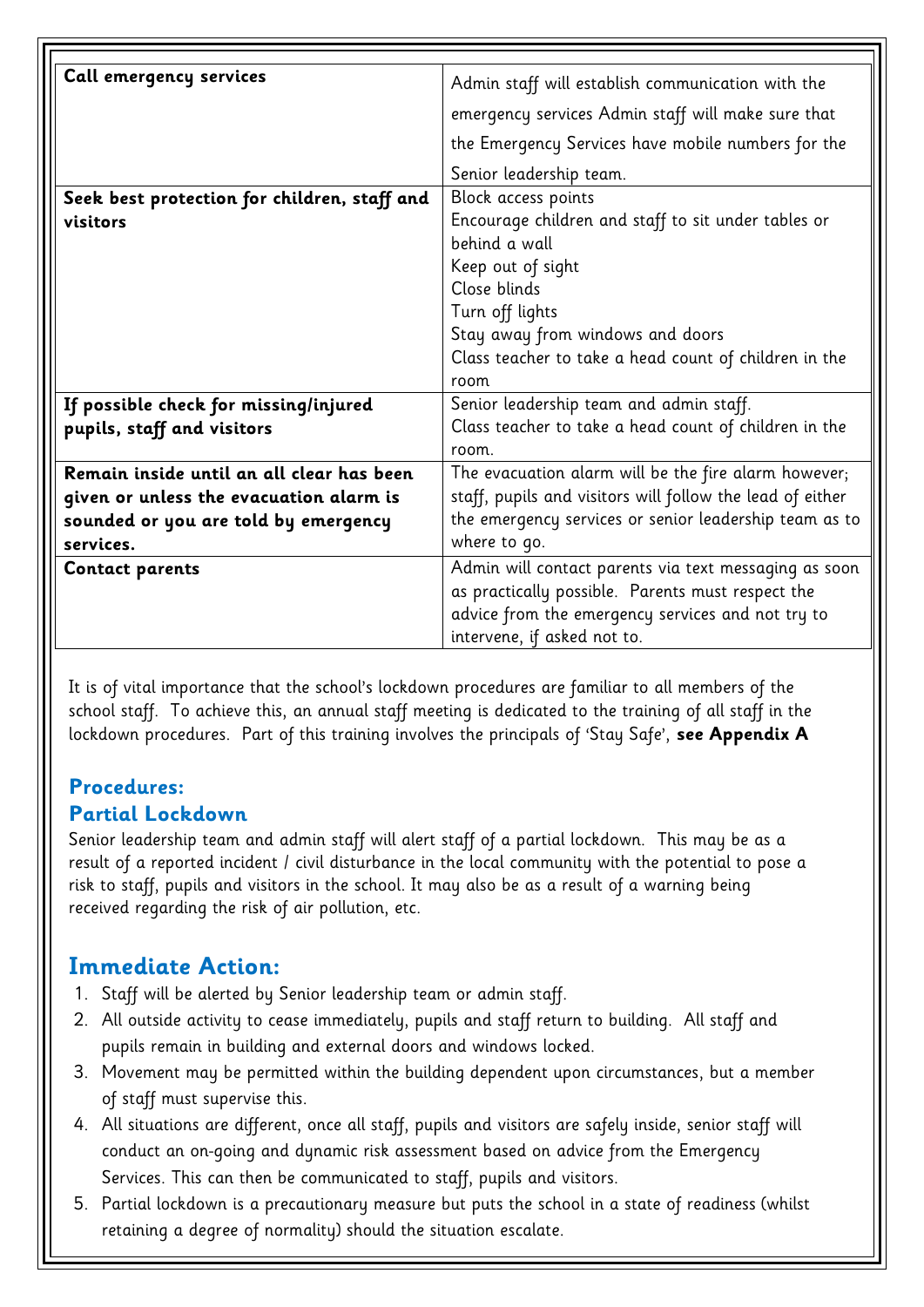6. In the event of an air pollution issue, air vents can be closed (where possible) as an additional precaution. Emergency Services will advise as to the best course of action in respect of the prevailing threat.

## **Full Lockdown**

All staff will be alerted to a full lockdown through a recognisable signal in the alarm system. Senior Leaders and office staff know the code to set this of on the alarm system. This signifies an immediate threat to the school and may be an escalation of a partial lockdown. This can also be done through the use of internal phones, or word of mouth if there is no access to the bell.

## **Immediate action**:

- **1.** All pupils return to classroom. Children must be made aware of where the nearest safe area is to go if they are in the toilets or anywhere else in the school other than their classroom. **If children are outside, staff will, depending on the situation move them to the nearest 'safe place' indoors or move them to 'hide/take cover' or leave the premises by the gates either in the two car parks or the playground. This will ultimately depend on where the threat or risk is.**
- **2.** Classroom doors blocked.
- **3.** Windows locked, blinds drawn, lights and smartboards switched off, pupils sit quietly out of sight.
- **4.** The Class teacher will take a head count of the children. Check attendance in class by referring to the register number, which should be clearly marked up on the board daily for anyone covering. If any child is missing this should be communicated to the HT or member of SLT if possible.
- **5.** Staff and pupils remain in lockdown until a senior member of staff or emergency services has lifted it.
- **6.** At any point during the lockdown, the fire alarm may sound, which is a cue to evacuate the building.
- **7.** Staff will remain with their pupils at all times and maintain, as best as they can a calm atmosphere in the room and keep alert to the emotional needs of the pupils. Pupils must be quiet. **NO ONE SHOULD MOVE ABOUT THE SCHOOL.** During lockdown staff must keep all lines of communication open and must not make any unnecessary contact with anyone during this time.

## **Communication between parents and the school**

In the event of an actual lockdown, any incident or development will be communicated to parents as soon as is practicable.

Parents should be given enough information about what will happen so that they:

- **Are reassured** that the school understands their concern for their child's welfare, and that it is doing everything possible to ensure his/her safety.
- **Do not need to contact the school**. Calling the school could tie up telephone lines that are needed for contacting emergency provider.
- **Do not come to the school**. They could interfere with emergency provider's access to the school and may even put themselves and others in danger.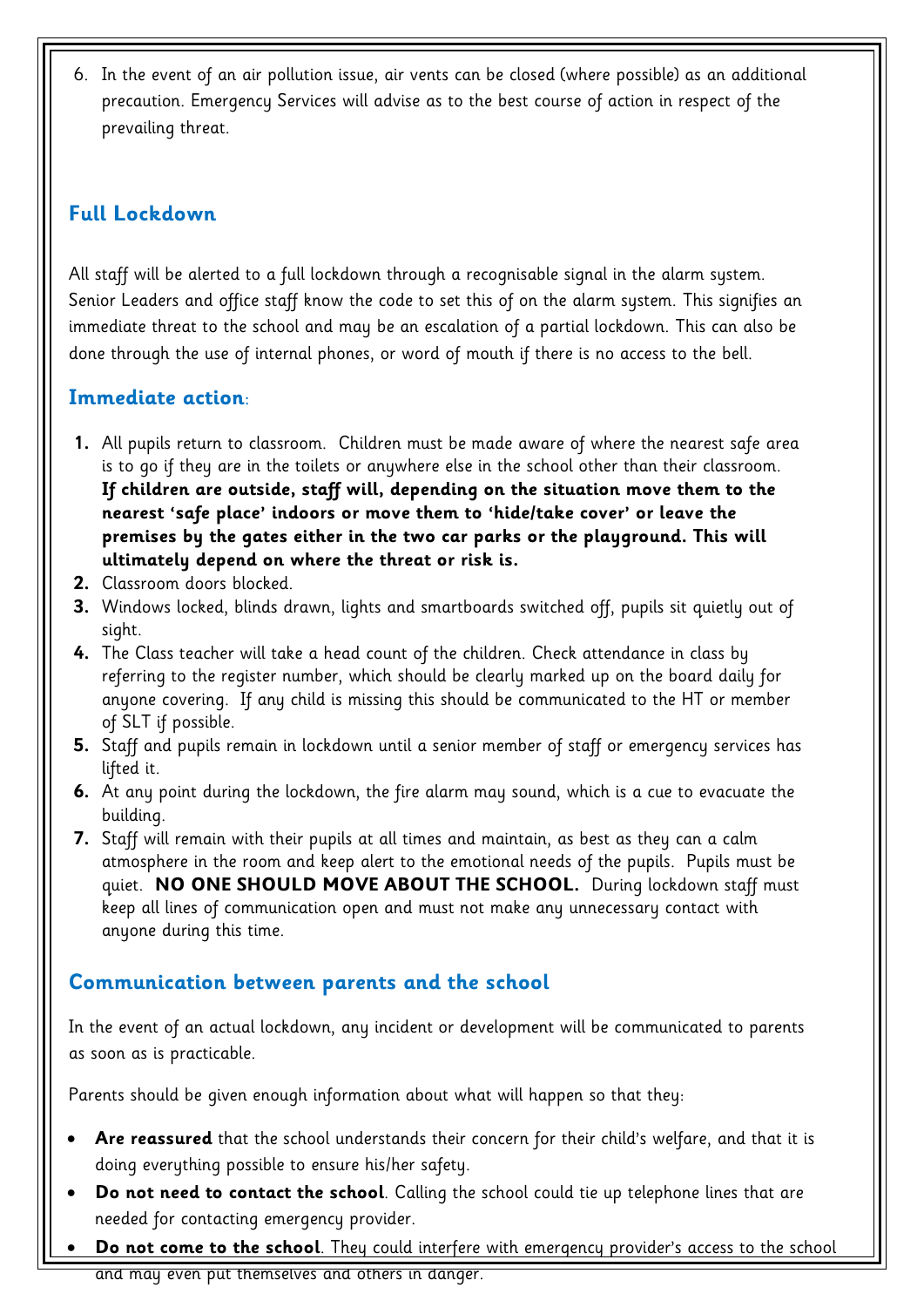• **Wait for the school or the emergency services to contact them** about when it is safe for them to come and get their children, and where this will be from.

**Parents will be told** '..the school is in a full lockdown situation. During this period the phones will be unmanned, external doors locked, and nobody allowed in or out. An update will be provided as soon as possible'.

### **Emergency Services**

It is important to keep lines of communication open with Emergency Services as they are best placed to offer advice as a situation unfolds. The school site may or may not be cordoned off by Emergency Services depending on the severity of the incident that has triggered the lockdown

Provide the following instructions to the Emergency Services;

- **Identify yourself, the school name and full address**
- **Describe the situation/type of situation (all known information).**
- **Identify if anyone is injured, type of injury and the severity of the injuries if known.**
- **Stay on the line and provide information as requested**

Emergency Services will support the decision of the Headteacher with regard to the timing of communication to parents.

## **Staff Roles**

Any member of staff can give the order to lockdown the school

- 1. Office staff ensure that their office is locked, and emergency services called.
- 2. Office staff or Head ensure the school gate is locked using the button located in the school office.
- 3. Head or office staff member locks the school's front door.
- 4. All teachers lock doors that open out onto car parks or the school playground.
- 5. Kitchen staff ensure that all outside doors and gates are locked
- 6. Site Manager or Senior Leadership to ensure that all exits, and internal doors are closed and locked if possible.
- 7. Individual teachers / HLTAs / TAs lock / close and lock classroom door(s) and windows, shutting blinds or curtains. Ensure lights and computers / smart boards are turned off. Nearest adult to check exit doors in Early Years, KS2 / KS1 and outdoor classroom doors / blinds are closed.

### **Lockdown drills**

Lockdown practices will take place a minimum of once a year to ensure everyone knows exactly what to do in such a situation. Monitoring of practices will take place and debriefed to staff so improvements can be made.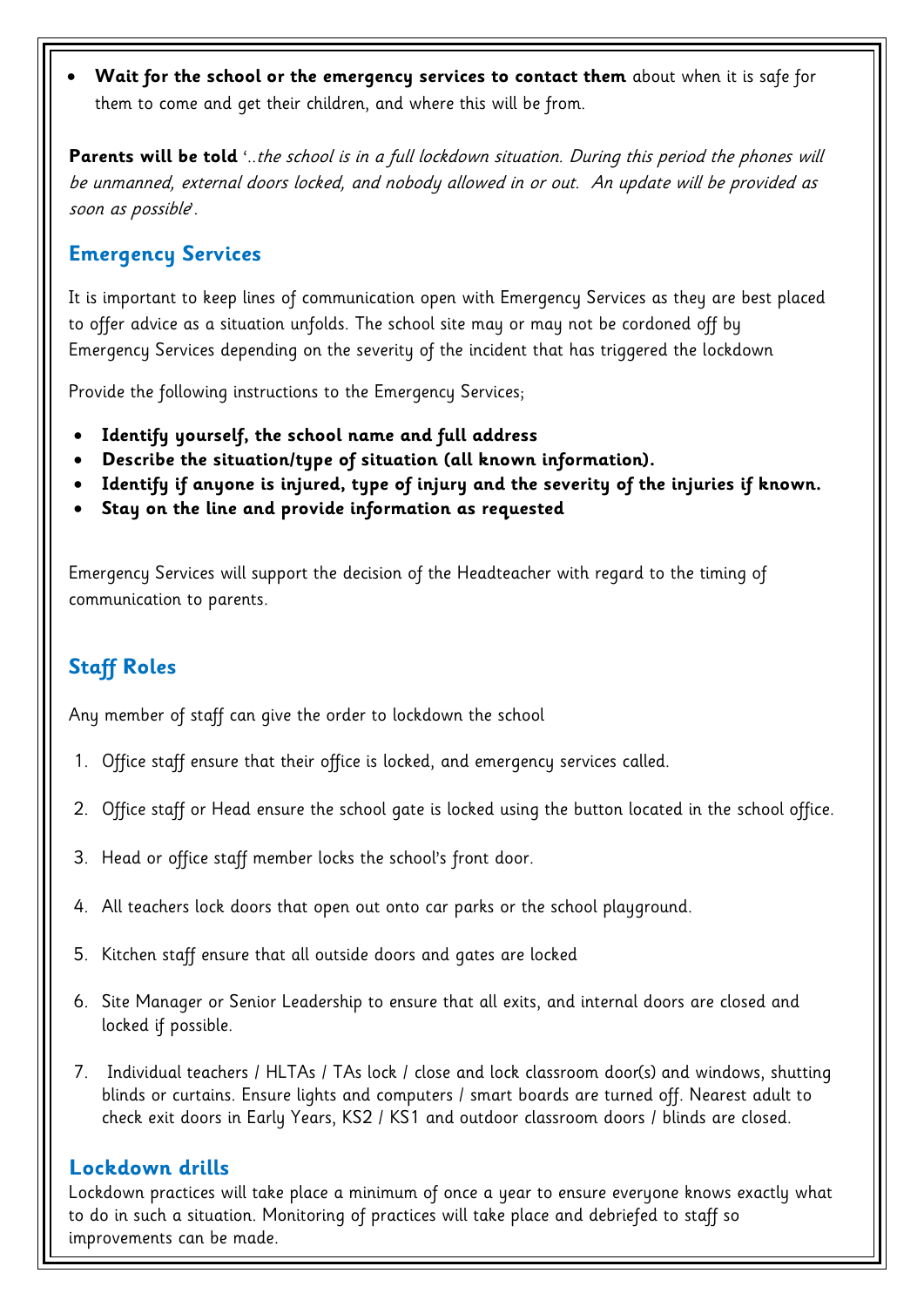# **Appendix A**

## **Stay Safe**

### **Firearms and weapons attack**

'Stay Safe' principles (Run Hide Tell) give some simple actions to consider at an incident and the information that armed officers may need in the event of a firearms and weapons attack. Full guidance is contained on the NaCTSO website

https://www.gov.uk/government/publications/recognising-the-terrorist-threat.

### **Run**

- Escape if you can.
- Consider the safest options.
- Is there a safe route? RUN if not HIDE.
- Can you get there without exposing yourself to greater danger?
- Insist others leave with you.
- Leave belongings behind.

### **Hide**

- If you can't RUN, HIDE.
- Find cover from gunfire.
- If you can see the attacker, they may be able to see you.
- Cover from view does not mean you are safe, bullets go through glass, brick, wood and metal.
- Find cover from gunfire e.g. substantial brickwork / heavy reinforced walls.
- Be aware of your exits.
- Try not to get trapped.
- Be quiet, silence your phone.
- Lock / barricade yourself in.
- Move away from the door.

### **Tell**

Call 999 - What do the police need to know?

- Location Where are the suspects?
- Direction Where did you last see the suspects?
- Descriptions Describe the attacker, numbers, features, clothing, weapons etc.
- Further information Casualties, type of injury, building information, entrances, exits, hostages etc.
- Stop other people entering the building if it is safe to do so.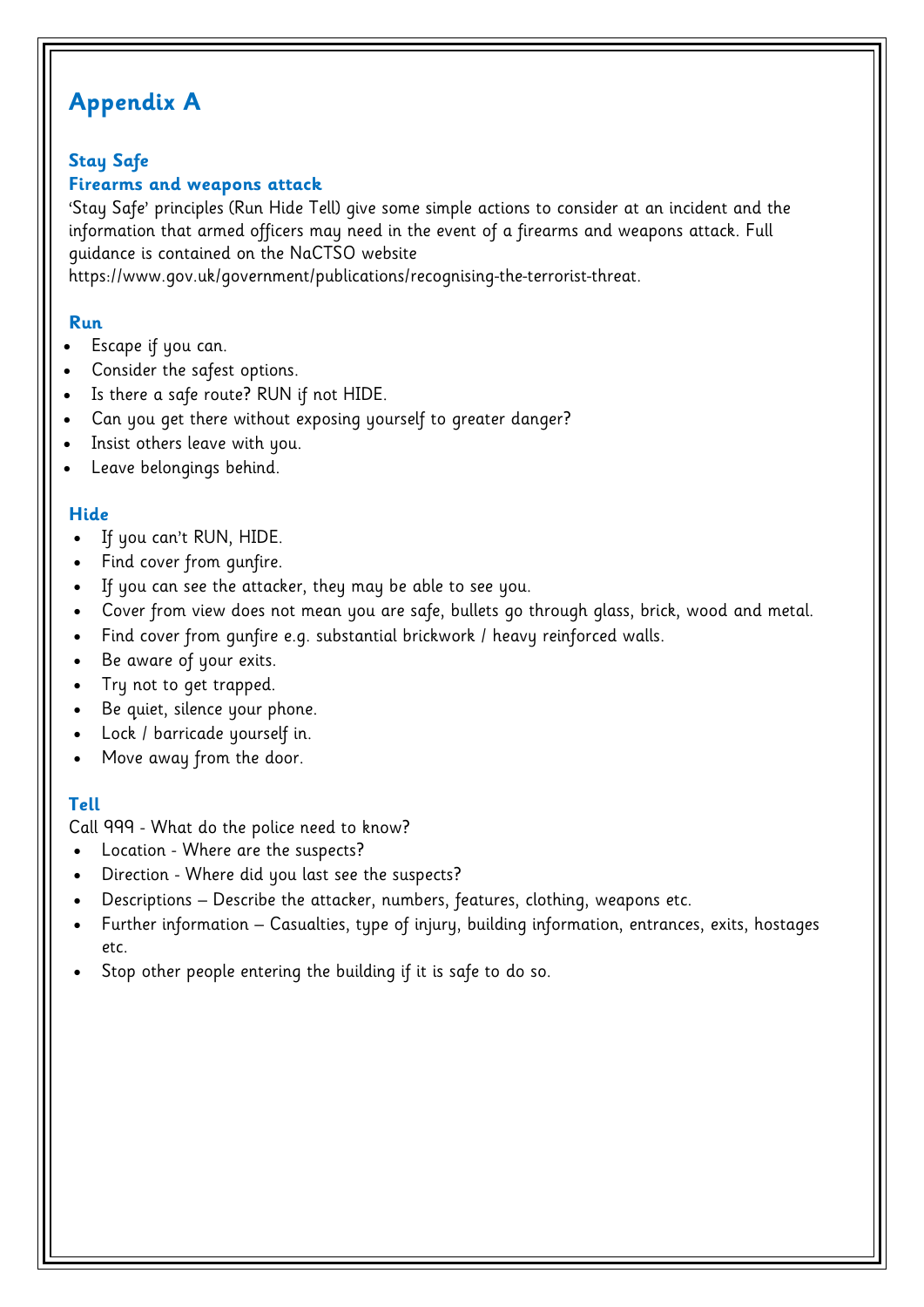#### **Armed Police Response**

- Follow officers' instructions.
- Remain calm.
- Can you move to a safer area?
- Avoid sudden movements that may be considered a threat.
- Keep your hands in view.

#### **Officers may**

- Point guns at you.
- Treat you firmly.
- Question you.
- Be unable to distinguish you from the attacker.
- Officers will evacuate you when it is safe to do so.

#### **You must STAY SAFE**

- What are your plans if there were an incident?
- What are the local plans? e.g. personal emergency evacuation plan.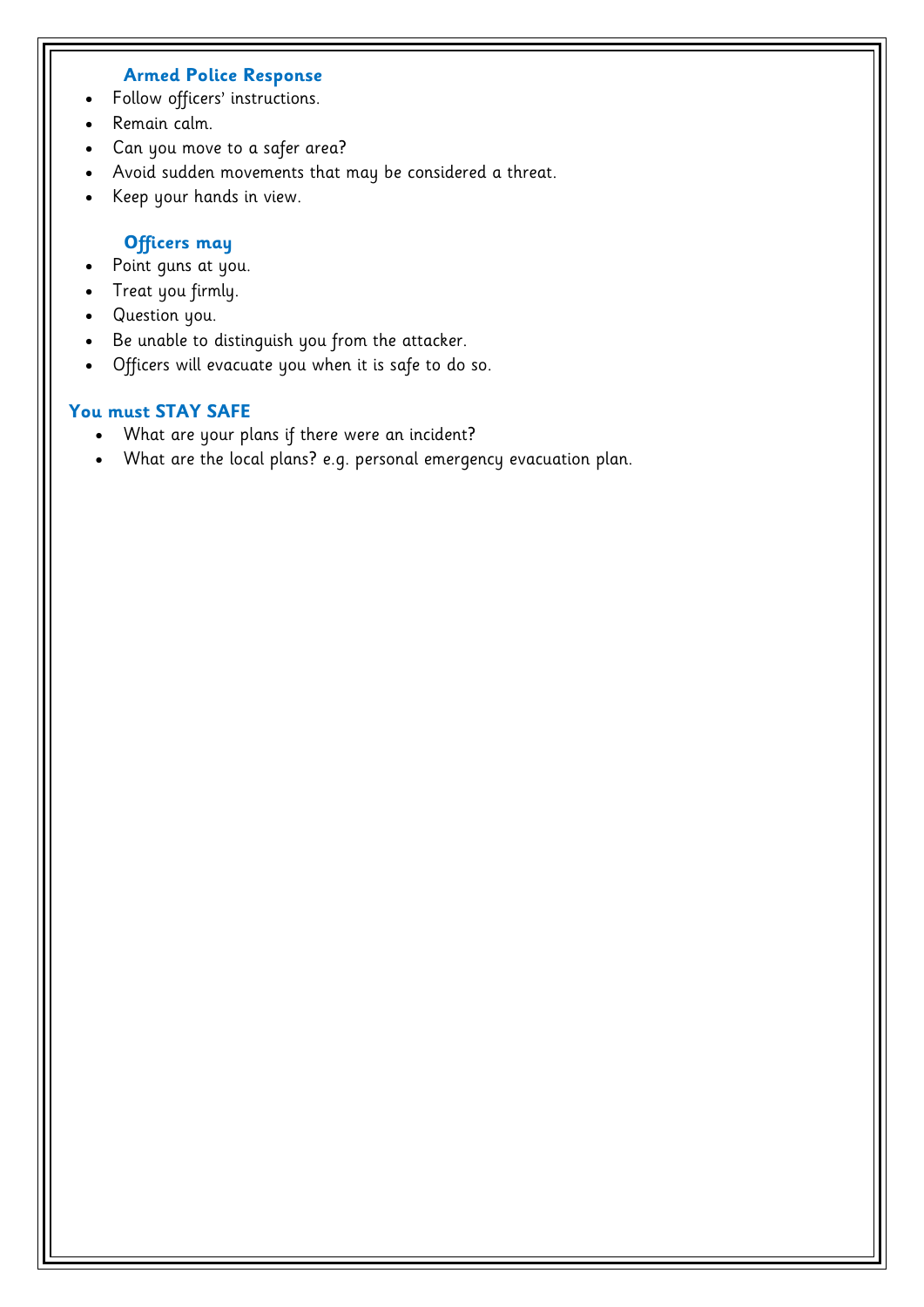#### **Bomb Evacuation Procedures**

#### **Principles**

The overriding consideration must always be the safety of staff, pupils, visitors and the general public. The  $\mu$ rpose of this guidance is to ensure any emergency situation can be dealt with in a pre-planned and  $\beta$ anised manner to maintain the safety of all persons and co-ordinate an evacuation in conjunction with e emergency services.

All staff and pupils must be aware of evacuation procedures (see the Fire Plan). All persons on site (visitors,  $|$ ntractors etc.) must be instructed on the procedures for evacuation of the building/establishment. bomb threat can be communicated in a number of different ways. The threat is likely to be made in  $\vert$ rson over the telephone; however, it may also be a recorded message, communicated in written form, livered face-to-face or, increasingly, sent by email or social media (e.g. Twitter or Instagram, etc.). A reat may be communicated via a third-party, i.e. a person or organisation unrelated to the intended  $\tt{tim}$  and identified only to pass the message.

#### **Procedures**

#### **Immediate steps if you receive a bomb threat communication**

Any member of staff with a direct telephone line, mobile phone, computer or tablet etc., could conceivably receive a bomb threat. Such staff should, therefore, understand the actions required of them as the potential first response to a threat message.

If you receive a telephone threat, you should:

- stay calm and listen carefully
- have immediate access to a checklist on key information that should be recorded (see bomb threat checklist – attached)
- if practical, keep the caller talking and alert a colleague to dial 999
- if displayed on your phone, note the number of the caller, otherwise, dial 1471 to obtain the number once the call has ended
- if the threat is a recorded message write down as much detail as possible
- if the threat is received via text message do not reply to, forward or delete the message. Note the number of the sender and follow police advice
- know who to contact in your organisation upon receipt of the threat, e.g. building security/senior manager. They will need to assess the threat.

#### **If the threat is delivered face-to-face:**

• try to remember as many distinguishing characteristics of the threat-maker as possible

#### **If discovered in a written note, letter or as graffiti:**

• treat as police evidence and stop other people touching the item

#### **If the threat is received via email or social media application:**

- do not reply to, forward or delete the message
- note the sender's email address or username/user ID for social media applications
- preserve all web log files for your organisation to help the police investigation (as a guide, 7 days prior to the threat message and 48 hours after

REMEMBER Dial 999 and follow police advice. Seek advice from the venue Fire Manager as soon as possible

#### **Assessing the credibility of bomb threats**

Evaluating the credibility of a threat is a critical task, particularly if the attack being threatened is imminent. This is a tactic used to place additional pressure on decision makers. Police will assess the threat at the earliest opportunity. When specific intelligence is known to police, advice will be issued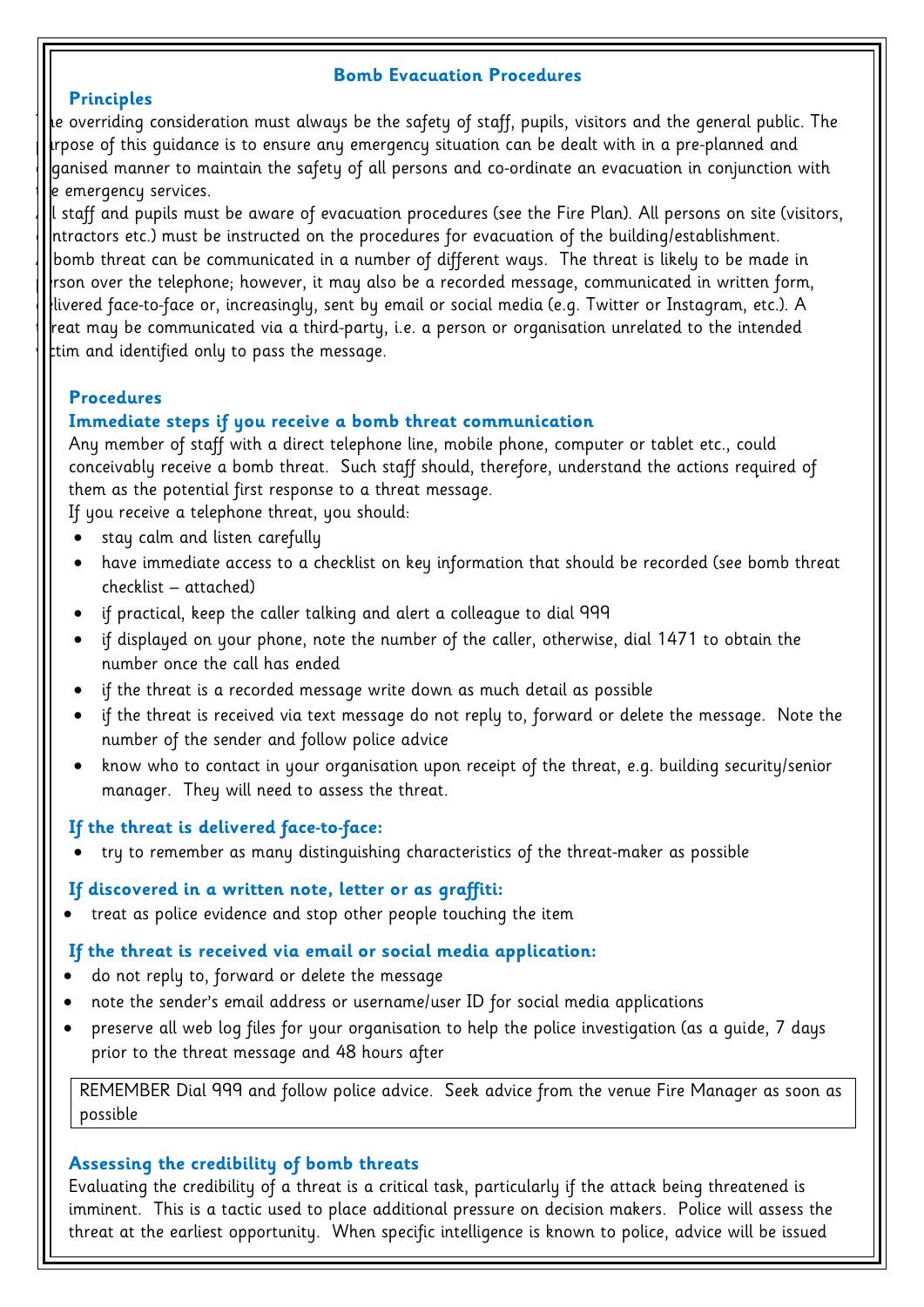accordingly; however, in the absence of detailed information, it will be necessary to consider a number of factors: -

- is the threat part of a series? If so, what has happened elsewhere or previously?
- can the location of the claimed bomb(s) be known with precision? If so, is a bomb visible at the location identified?
- considering the hoaxer's desire to influence behaviour, is there any reason to believe their words?
- if the threat is imprecise, could an external evacuation inadvertently move people closer to the hazard?
- is a suspicious device visible?

#### **Checking your venue for suspicious items – Search considerations**

Regular searches of your establishment, proportionate to the risks faced, will enhance a good security culture and reduce the risk of a suspicious item being placed or remaining unnoticed for long periods. Additionally, if you receive a bomb threat and depending upon how credible it is, you may decide to conduct a 'search' for suspicious items. To that end:

- ensure plans are in place to carry out an effective search in response to a bomb threat
- identify who in your venue will coordinate and take responsibility for conducting searches
- initiate a search by messaging over a public address system (coded messages avoid unnecessary disruption and alarm), by text message, personal radio or by telephone cascade
- divide your venue into areas of a manageable size for 1 or 2 searchers. Ideally staff should follow a search plan and search in pairs to ensure nothing is missed
- ensure those conducting searches are familiar with their areas of responsibility. Those who regularly work in an area are best placed to spot unusual or suspicious items
- focus on areas that are open to the public; enclosed areas (e.g. cloakrooms, stairs, corridors, lifts etc.) evacuation routes and assembly points, car parks, other external areas such as goods or loading bays
- develop appropriate techniques for staff to be able to routinely search public areas without alarming any visitors or customers present
- under no circumstances should any suspicious item be touched or moved in any way. Immediately start evacuation and dial 999
- ensure all visitors know who to report a suspicious item to and have the confidence to report suspicious behaviour

Remember: it is vital that regular drills are carried out to ensure all are familiar with bomb threat procedures, routes and rendezvous points. Disabled staff should have personal evacuation plans and be individually briefed on their evacuation procedures. Similarly, all visitors should be briefed on evacuation procedures and quickly identified and assisted in the event of a threat. Familiarising through testing and exercising will increase the likelihood of an effective response to an evacuation and aid the decision-making process when not to evacuate/invacuate.

### **Planning for evacuation**

#### **Actions to consider**

Responsibility for the initial decision making remains with the management of the location being threatened. Do not delay your decision-making process waiting for the arrival of police. Police will assess the credibility of the threat at the earliest opportunity. All bomb threats should be reported to the police and their subsequent advice followed accordingly. It is essential that appropriate plans exist, they should be event and location specific. Venue options to manage the risk include: -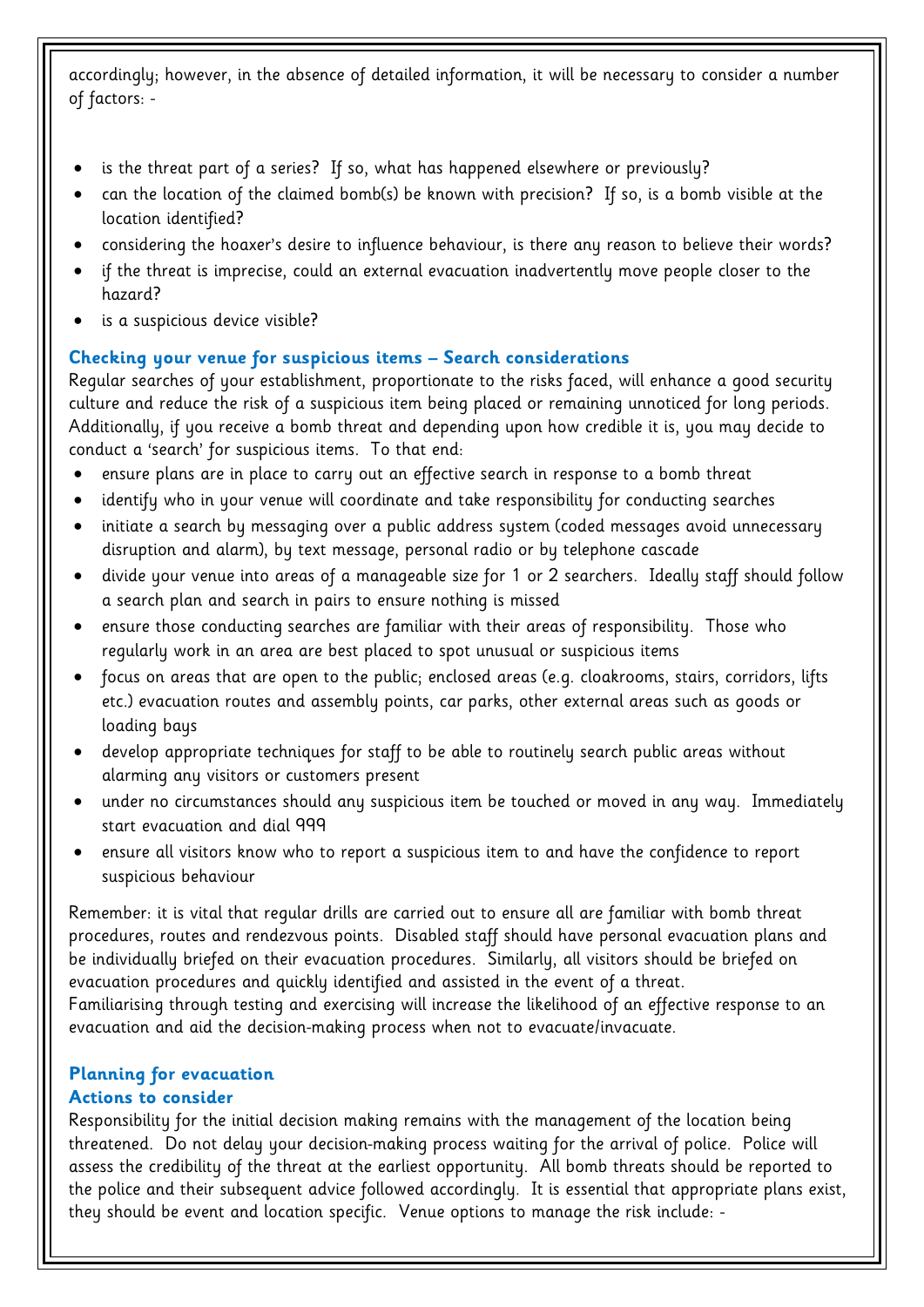#### **External evacuation**

Leaving the venue will be appropriate when directed by police and/or it is reasonable to assume the threat is credible, and when evacuation will move people towards a safer location.

Where possible the assembly point should not be a car park. Evacuation procedures should also put adequate steps in place to ensure no one else enters the area once an evacuation has been initiated. The police will establish cordons depending upon the size of an identified suspect device. Always follow police direction and avoid assembly close to a police cordon.

#### **Internal or inwards evacuation ('invacuation')**

There are occasions when it is safer to remain inside. Staying in your venue and moving people away from external windows/walls is relevant when it is known that a bomb is not within or immediately adjacent to your building.

If the suspect device is outside your venue, people may be exposed to greater danger if the evacuation route inadvertently takes them past the device. A safer alternative may be the use of internal protected spaces.

If the location of the device threatened is unknown, evacuation represents a credible and justifiable course of action.

#### **Decision not to evacuate or inwardly evacuate**

This will be reasonable and proportionate if, after an evaluation by the relevant manager(s), the threat is deemed implausible (e.g. a deliberate hoax). In such circumstances police may provide additional advice and guidance relating to other risk management options. It may be considered desirable to ask staff familiar with the venue to check their immediate surroundings to identify anything out of place.

#### **1. Bomb evacuation Procedure**

The bomb evacuation procedure is activated via Emergency bell (alarm lasting for 10 seconds) which is located in the Main School Office. Do not proceed to the Fire Assembly point (this is not a safe distance). **Evacuation is to the designated bomb assembly point which is on The Green (the preferred option is to exit school by the The front entrance and facing classrooms (Year 1/2 and Y3/4)** If for any reason the assembly point area is compromised, then the Fire Manager will designate another area for assembly and inform staff as soon as feasibly possible and before evacuation proceeds.

Care should be taken to ensure that an alternative assembly points are of a suitable distance away from buildings and car parks considering the possible spread of blast, glass and debris damage. The assembly point should be:

- More than 100m away from a small item (hand luggage size)
- More than 200m away from a large item or car
- More than 400m away from a large vehicle (load carrying vehicles) In such an eventuality an evacuation to The Wilson Centre should be considered.

**Unlike a fire evacuation, during bomb threat evacuations windows and internal doors should be left open, and disabled persons may use the lifts. Lights should be left on. If it does not require a detour or significant delay coats and personal belongings such as bags should be removed from the building.**

#### **2. Designated Staff**

- The Fire Manager will act as the focal point for all communication and will co-ordinate the evacuation procedure.
- Fire Wardens are the staff with area responsibilities.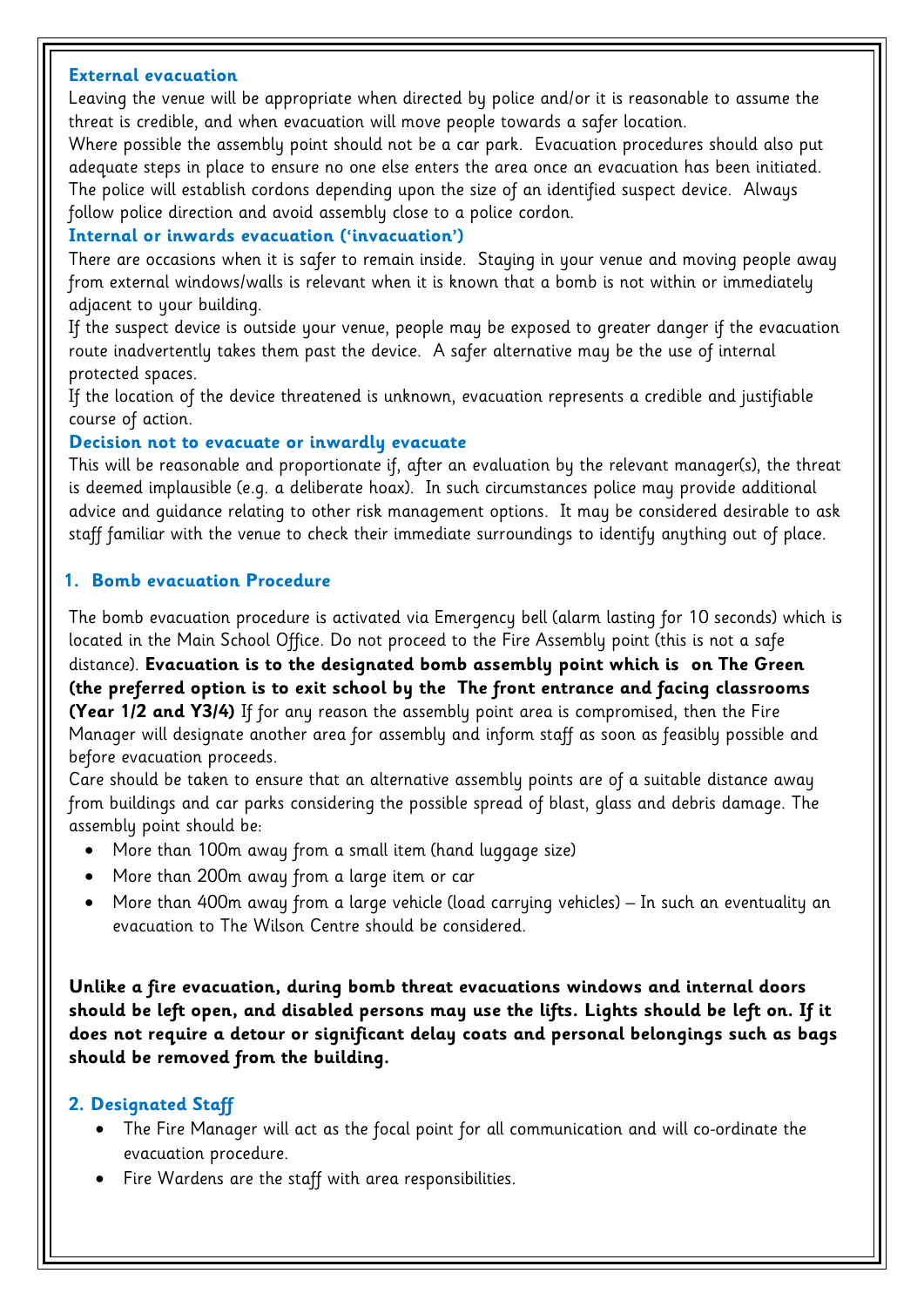#### **3. Actions to be taken**

The Fire Manager will:

- 1. Notify the police 999
- 2. Isolate the area the minimum distance should exceed 50 metres
- 3. Ensure nothing is touched
- 4. Evacuate the building/s and assemble at the designated area or alternative if necessary
- 5. Staff/pupils are not to re-enter the building
- 6. Liaise with Police and aid carry out a search of the building
- 7. If the main telephone line received a threat, ensure that the bomb threat detail sheet (**Appendix 1**) is completed and made available to the police on their arrival.
- 8. Inform the Chair of Directors/Local Management Board of events

#### **Fire Wardens**

In common with fire evacuations Fire Wardens will carry out a check of their search area to ensure everyone has vacated the premises and will direct students, staff and visitors to the designated assembly point. Fire Wardens should check their designated area to ensure that it is evacuated. The all clear for evacuation of the area should be reported to the Fire Manager.

#### **4. Operating the Incident/Bomb Alarm**

1. Sound alarm, follow Fire Plan arrangements for evacuation

2. Telephone the Fire & Rescue Service to advise of your actions. Use the standard message below: "We are ringing to inform you that a bomb threat has been received and we are activating the bomb alarm in order to evacuate the building(s). The information that we have received indicates that the bomb is set to explode at ……….am/pm

The Police have been informed and an Incident Control Point has been set up at

"………………………………………………………………………………………………."

#### **5. Bomb Threat Detail Sheet (see Appendix 1)**

- 1. It is important to record the actual words used wherever possible
- 2. Get a colleague to listen to the call with you
- 3. Listen carefully stay calm, if possible do not interrupt
- 4. Keep the caller talking and keep the line open do not clear it until you are told to do so.

#### **6. Reoccupation of the Building**

Following evacuation and after search of the building, confirmation that the building may be reoccupied should be sought from the police attending the incident.

#### **7. Further Guidance to staff**

Further guidance to staff on package bombs/incendiary devices and suspect devices is enclosed at **Appendix 2** and **Appendix 3**.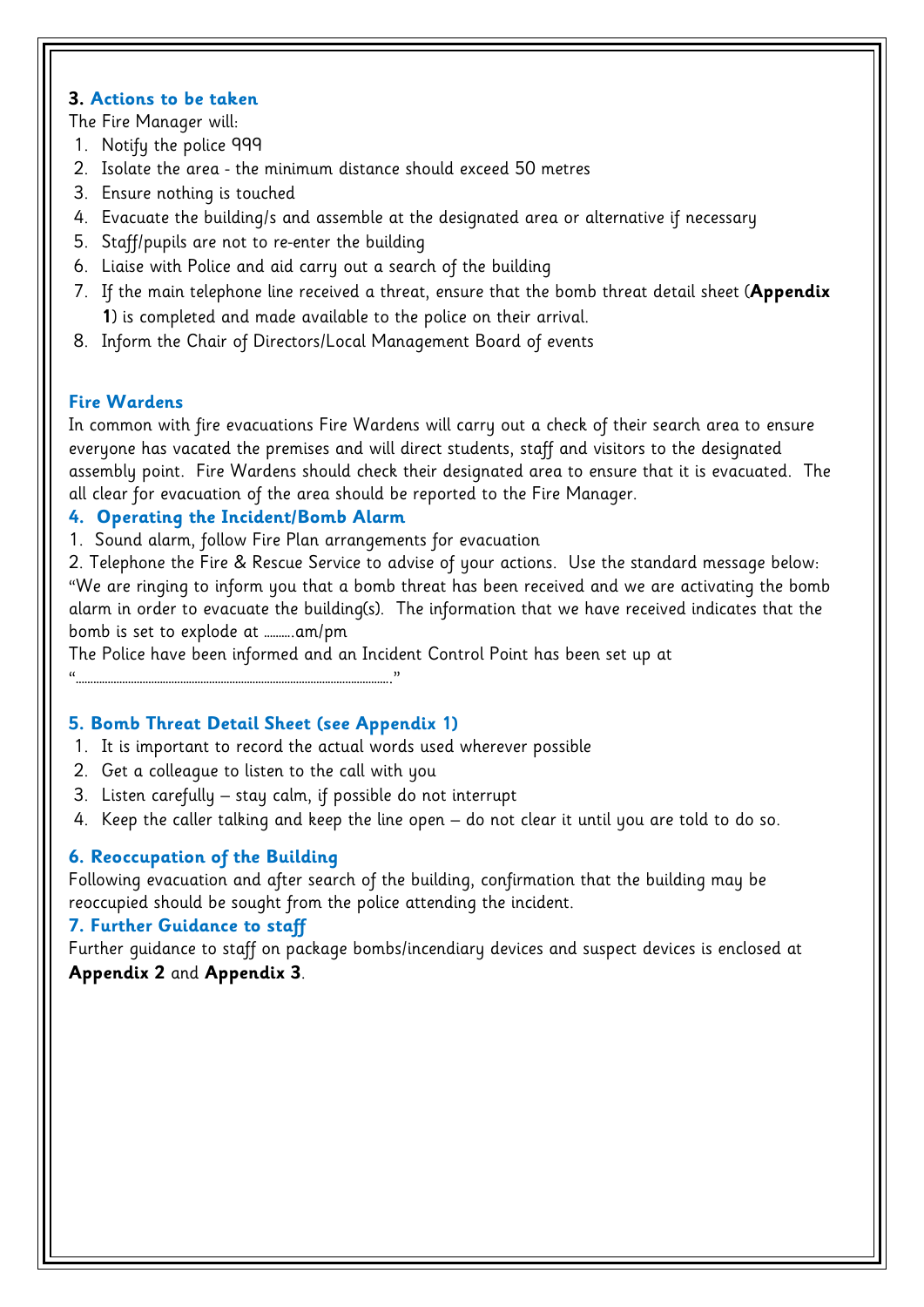#### **Appendix 1**

## **ACTIONS TO BE TAKEN ON RECEIPT OF A BOMB THREAT**

- 1 Remain calm and talk to the caller
- 2 Note the caller's number if displayed on your phone
- 3 If the threat has been sent via email or social media, see appropriate section below
- 4 If you are able to, record the call
- 5 Write down the exact wording of the threat:

**When Where What How Who Why Time**

### **ASK THESE QUESTIONS & RECORD ANSWERS AS ACCURATELY AS POSSIBLE:**

| 1. Where exactly is the<br>bomb right now? |  |
|--------------------------------------------|--|
|                                            |  |
| 2. When is it going to explode?            |  |
|                                            |  |
| 3. What does it look like?                 |  |
|                                            |  |
| 4. What does the bomb<br>contain?          |  |
|                                            |  |
| 5. How will it be detonated?               |  |
| 6. Did you place the bomb?                 |  |
| If not you, who did?                       |  |
|                                            |  |
| 7. What is your name?                      |  |
|                                            |  |
| 8. What is your address?                   |  |
|                                            |  |
| 9. What is your                            |  |
| telephone number?                          |  |
|                                            |  |
| 10. Do you represent a                     |  |
| group or are you acting<br>alone?          |  |
|                                            |  |
| 11. Why have you                           |  |
|                                            |  |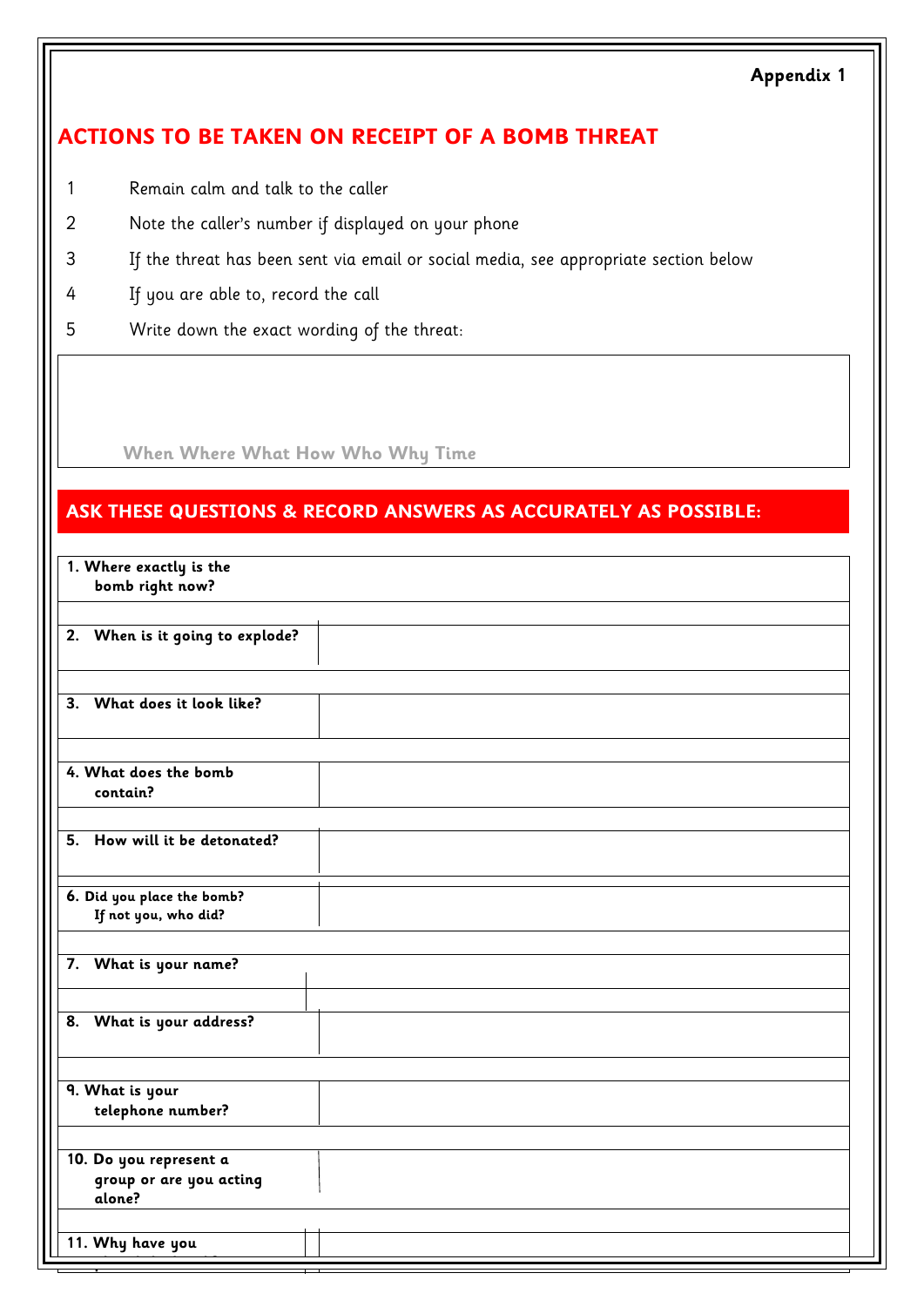| Record time call completed:                                                                                  |                      |                     |                        |                        |            |
|--------------------------------------------------------------------------------------------------------------|----------------------|---------------------|------------------------|------------------------|------------|
| <b>INFORM THE FIRE MANAGER -</b>                                                                             |                      |                     |                        |                        |            |
| Name and telephone number<br>of people informed:                                                             |                      |                     |                        |                        |            |
| <b>DIAL 999 AND INFORM POLICE</b>                                                                            |                      |                     |                        |                        |            |
| Time informed:                                                                                               |                      |                     |                        |                        |            |
| This part should be completed once the caller has hung up and police/ Fire Manager have all<br>been informed |                      |                     |                        |                        |            |
| Date and time of call:                                                                                       |                      |                     |                        |                        |            |
| Duration of call:                                                                                            |                      |                     |                        |                        |            |
| The telephone number that<br>received the call:                                                              |                      |                     |                        |                        |            |
| <b>ABOUT THE CALLER:</b>                                                                                     | Male                 | Female              |                        | <b>Nationality?</b>    | Age?       |
| <b>THREAT LANGUAGE:</b>                                                                                      | Well-spoken          | Irrational          | Taped                  | Foul                   | Incoherent |
| <b>CALLER'S VOICE:</b>                                                                                       | Calm                 | Crying              | Clearing<br>throat     | Angry                  | Nasal      |
| <b>Excited</b><br>Slurred                                                                                    | <b>Stutter</b>       | <b>Disguised</b>    | Slow                   | Lisp                   | *Accent    |
| Rapid<br><b>Deep</b><br>*What accent?                                                                        | Familiar             | Laughter            | Hoarse                 | Other (please specify) |            |
| If the voice sounded familiar,<br>who did it sound like?                                                     |                      |                     |                        |                        |            |
| <b>BACKGROUND SOUNDS:</b>                                                                                    | <b>Street noises</b> | <b>House noises</b> | Animal noises          | Crockery               | Motor      |
| Clear<br>Voice                                                                                               | <b>Static</b>        | PA system           | <b>Booth</b>           | <b>Music</b>           |            |
| Factory machinery                                                                                            |                      | Office machinery    | Other (please specify) |                        |            |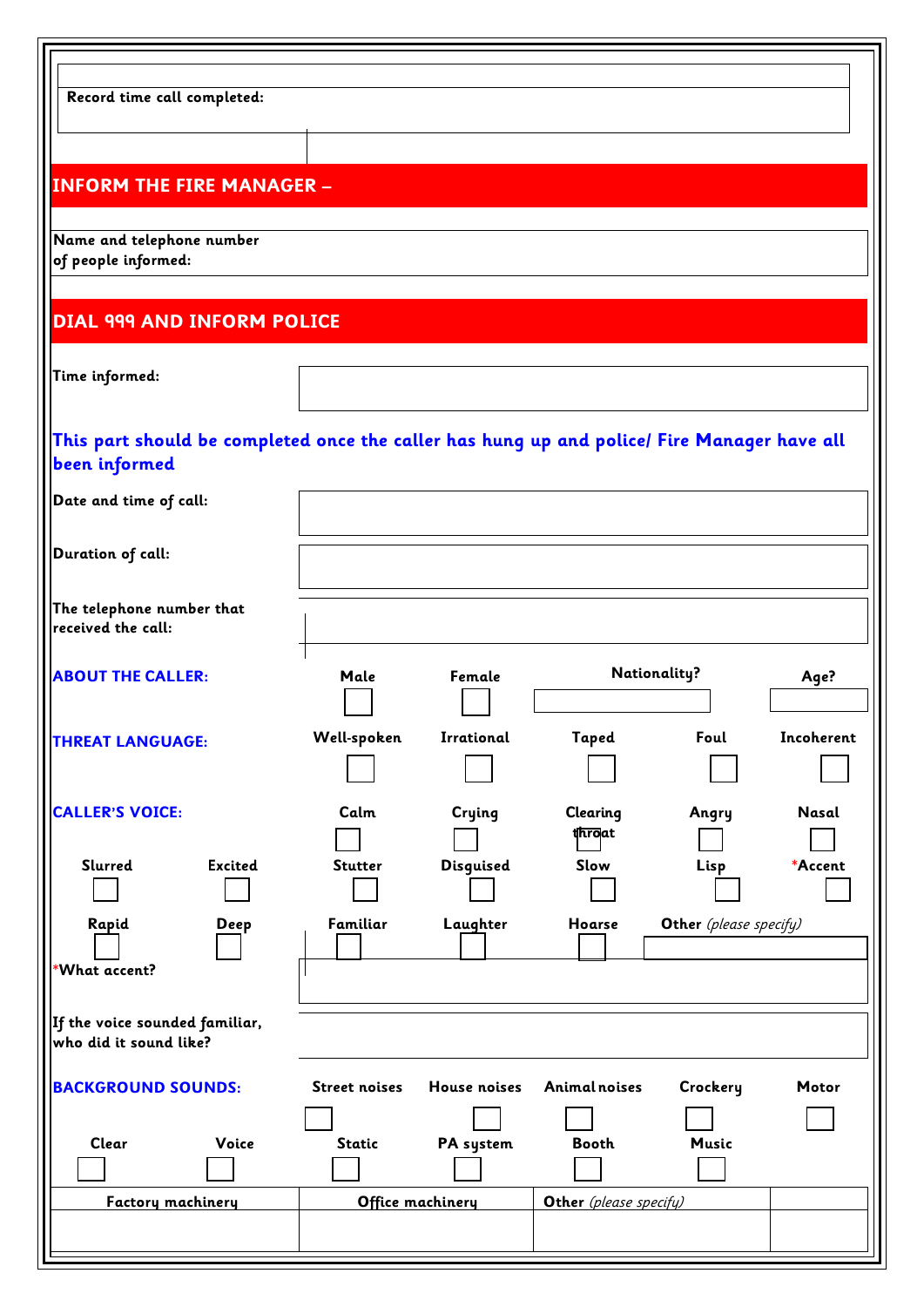| <b>REMARKS:</b> |                                                                                      |                                       |                                                                                                        |  |  |
|-----------------|--------------------------------------------------------------------------------------|---------------------------------------|--------------------------------------------------------------------------------------------------------|--|--|
|                 | <b>ADDITIONAL NOTES:</b>                                                             |                                       |                                                                                                        |  |  |
|                 |                                                                                      |                                       | Date:                                                                                                  |  |  |
|                 | <b>ACTIONS TO BE TAKEN ON RECEIPT OF A BOMB THREAT</b>                               | <b>SENT VIA EMAIL OR SOCIAL MEDIA</b> |                                                                                                        |  |  |
| $\mathbf{1}$    | DO NOT reply to, forward or delete the message                                       |                                       |                                                                                                        |  |  |
| $\overline{2}$  | If sent via email note the address                                                   |                                       |                                                                                                        |  |  |
| 3               | If sent via social media what application has been used and what is the username/ID? |                                       |                                                                                                        |  |  |
| 4               | Dial 999 and follow police guidance                                                  |                                       |                                                                                                        |  |  |
| 5               | prior to the threat message and 48 hours after)                                      |                                       | Preserve all web log files for your organisations to help the police investigation (as a guide, 7 days |  |  |
|                 |                                                                                      |                                       | Date: _____                                                                                            |  |  |
|                 |                                                                                      |                                       |                                                                                                        |  |  |
|                 |                                                                                      |                                       |                                                                                                        |  |  |
|                 |                                                                                      |                                       |                                                                                                        |  |  |
|                 | SAVE AND PRINT - HAND COPY TO POLICE AND FIRE MANAGER                                |                                       |                                                                                                        |  |  |
|                 |                                                                                      |                                       |                                                                                                        |  |  |
|                 |                                                                                      |                                       |                                                                                                        |  |  |
|                 |                                                                                      |                                       |                                                                                                        |  |  |
|                 |                                                                                      |                                       |                                                                                                        |  |  |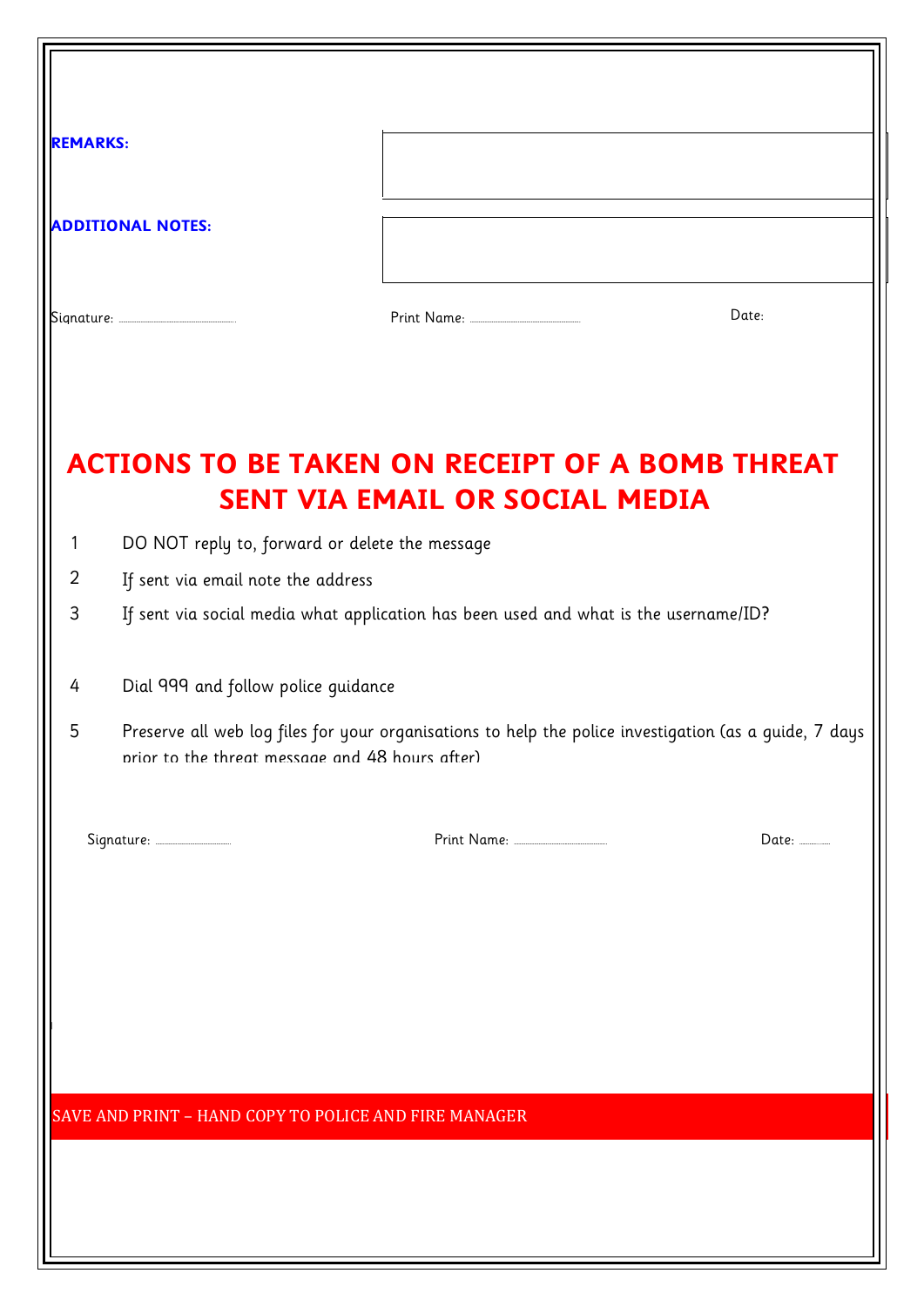#### **GENERAL ADVICE FOR STAFF CONCERNING PACKAGE BOMBS/INCENDIARY DEVICES**

The instructions below should be followed when dealing with package bombs / incendiary devices. This procedure should be read carefully by all staff.

### **PACKAGE BOMBS/INCENDIARY DEVICES/POWDERS**

Postal bombs are not likely to be in large parcels but rather in flat letters weighing up to four ounces, or in packets the size of a book. Bombs can however be of any shape or size and anything suspicious should be reported.

**REMEMBER** – You must not move them. They may explode on opening, so look out for: -

- The postmark and any name and address of sender
- The writing, which may be stencilled
- The balance, which, if uneven, is suspect
- The weight, if it seems excessive for the size treat as suspect
- Any protruding wires, (even the best-prepared devices can be come undone in transit) treat as suspect
- Any hole, (like pinholes) in wrapping or envelope
- Greasy marks, on wrapping or envelope, which could be from 'sweating' explosives
- The smell, some explosives have an aroma of marzipan or almonds
- The 'booby' trap, could be one envelope tightly taped or tied with string inside another, examine both for indications listed above

You must remember the following:

- Keep calm
- Don't move it
- Don't open it
- Don't let anyone else interfere with it
- Don't place in a container
- Don't place on the floor or in a corner
- Do put it on a flat surface
- Ensure that it is easily identifiable to Emergency services
- Evacuate adjacent rooms
- Call the Fire Manager
- Check all mail carefully; this includes local mail, and any delivered by messenger, as there is always the possibility that Terrorist Groups, or other extreme political groups and subversive organisations could adopt this type of terrorism.#**IF IN DOUBT – CALL THE FIRE MANAGER**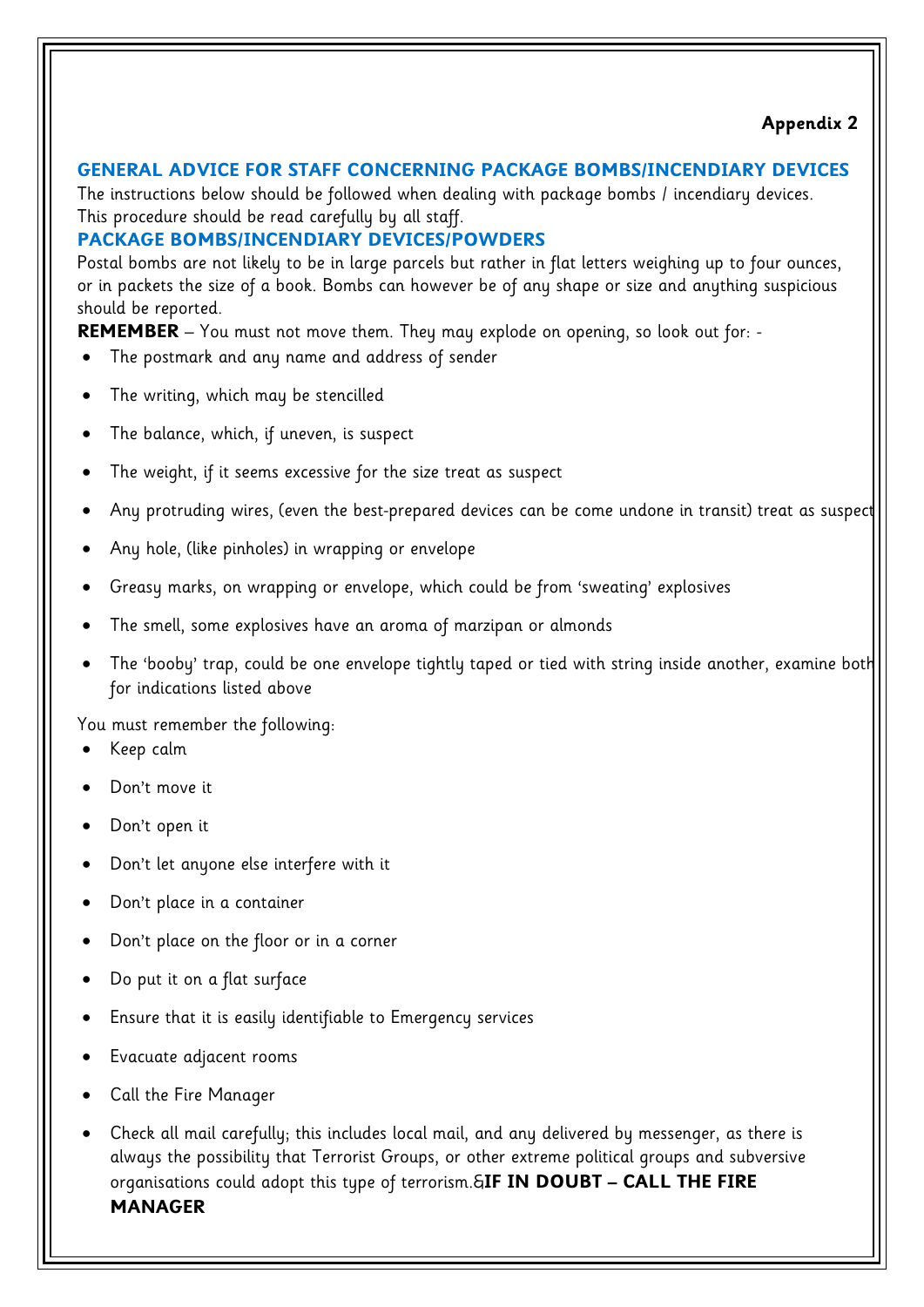## **Appendix 3**

### **GENERAL ADVICE FOR STAFF CONCERNING SUSPECT DEVICES**

The instructions below should be followed when dealing with suspect packages. This procedure should be read carefully by all staff.

#### **Suspect Devices**

Bombs placed within sports bags, holdalls, rucksacks or litterbins are usually designed to cause personal injury and disruption. They can be of varying size and weight, but they all have the potential to be fatal.

On discovery of a possible suspect device notify the Fire Manager. You will need to give as much information as possible on the container and the location (see below). The Fire Manager will then contact the Police.

You must remember the following:

- DO NOT attempt to open the device
- DO NOT move it
- DO NOT place it within a vehicle or other container
- DO NOT tamper with it in any way
- DO NOT allow anyone else to interfere with it
- Clear people from the immediate area

You will need to give as much information as possible when reporting a suspect device. Make a note of the following (if it appears safe to do so) –

- Type of container
- Size of container
- Does the container appear full/bulging?
- Identifying mark on container
- Its exact location
- Nearest property
- Are there any similar items nearby?
- A description of the person placing the device

#### **Personal Safety:**

- If you think you are dealing with an obvious bomb or a confirmed suspicious item, move yourself and anyone nearby to an area which is:
- Not in the direct line of sight of the item
- More than 100m away from a small item (hand luggage size)
- More than 200m away from a large item or car
- More than 400m away from a large vehicle (load carrying vehicles)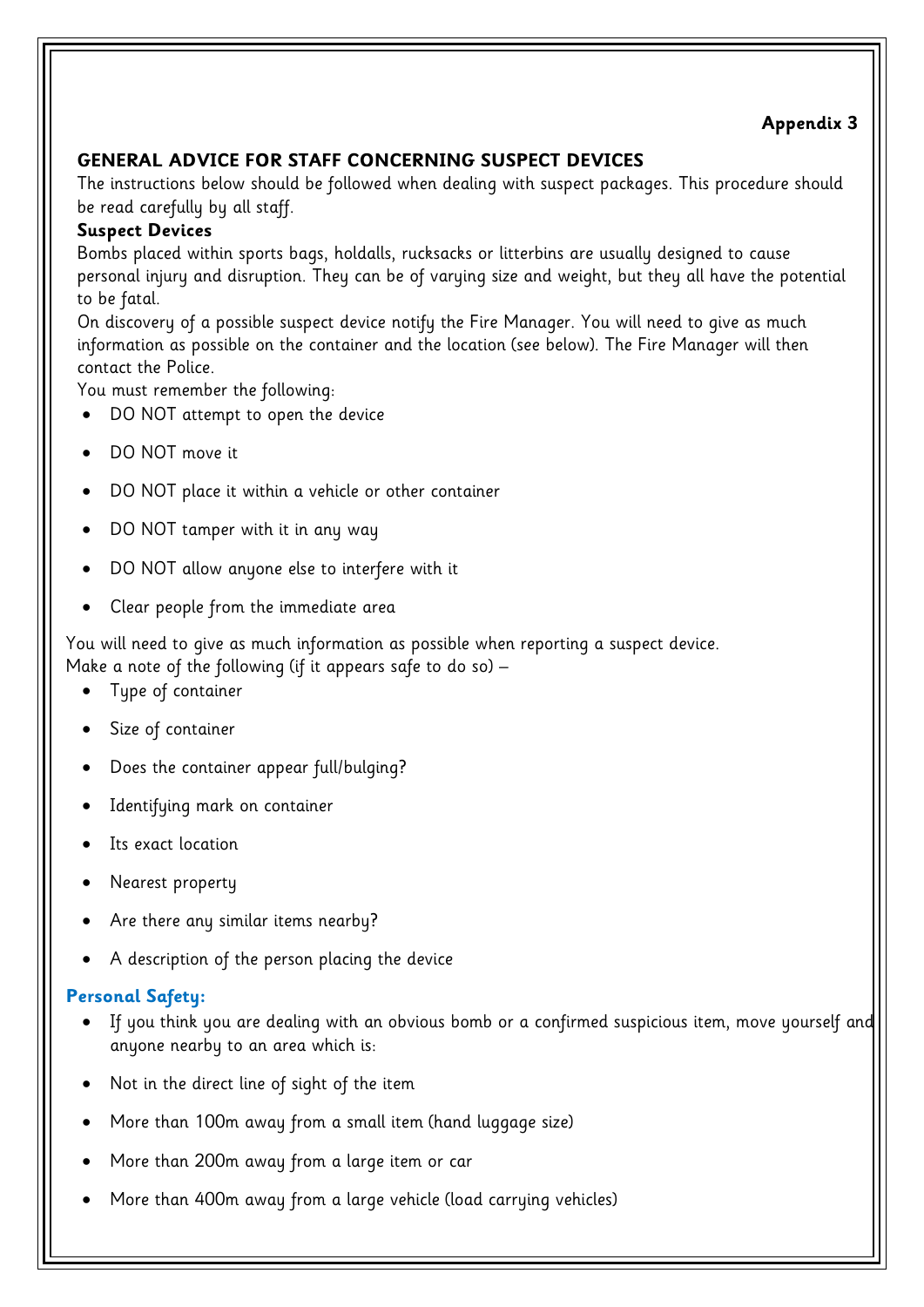- Away from glass and parked cars
- Away from secondary hazards (gas, electricity etc.)
- Behind hard cover
- **IF IN DOUBT – CALL THE FIRE MANAGER**